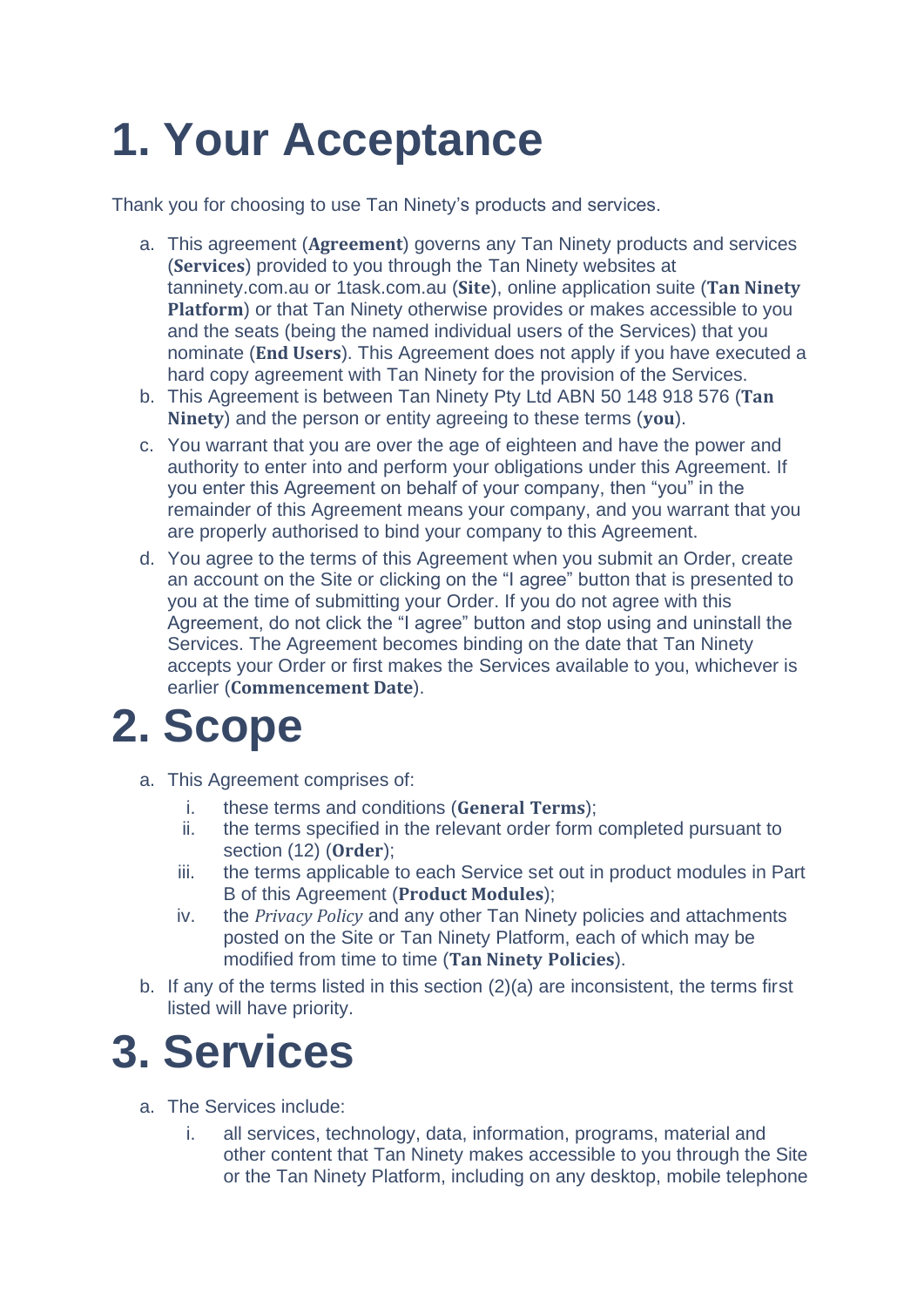or handheld device (**Device**) owned or controlled by you or your End Users (**Subscription Services**); and

- ii. any other services that Tan Ninety otherwise provides to you, but excludes:
- iii. data, information, templates, content, code, video, images or other materials or information of any type that you upload to the Tan Ninety Platform, or otherwise provide to Tan Ninety in connection with the Services (**Your Data**);
- iv. Your Modifications (as defined in section (8)(a));
- v. shared materials created by Tan Ninety, you or other users of the Services that are published or made accessible through the Site and Tan Ninety Platform, including in the "Public Library" (**Shared Materials**); and
- vi. Sensor Hardware supplied by Tan Ninety in accordance with the Sensor Product Module.
- b. Tan Ninety reserves the right to make changes to the Subscription Services in its sole discretion from time to time, including the functionality, performance, user interface, usability, and the service description published on the Site or that Tan Ninety provides to you (**Service Description**), and you agree that this Agreement will apply to any changes or updates to the Subscription Services. Subject to Tan Ninety's obligations under existing Orders, Tan Ninety may discontinue any Service in whole or part at any time without notice or liability to you.
- c. Tan Ninety will make the Subscription Services available to you and your End Users solely for your internal business operations during the subscription period specified in your Order (**Subscription Term**) and in accordance with any usage restrictions specified in the applicable Order and Product Module.
- d. Unless permitted by law or as otherwise expressly permitted in this Agreement, you must not (nor may you authorise any third party to):
	- i. rent, lease, distribute, license, sublicense, sell, transfer, assign, distribute or otherwise provide access to the Subscription Services to a third party;
	- ii. reproduce, modify, adapt, or create derivative works of, the Subscription Services or remove or tamper with any disclaimers or other legal notices in the Subscription Services;
	- iii. reverse engineer, disassemble, decompile, transfer, exchange or translate the Subscription Services or otherwise seek to obtain or derive the source code or API;
	- iv. incorporate the Subscription Services into any service that you provide to a third party; or
	- v. use the Subscription Services to provide services, or to create a service that competes with the Subscription Services.
- e. You must promptly notify Tan Ninety in writing of any breach of the above conditions of use.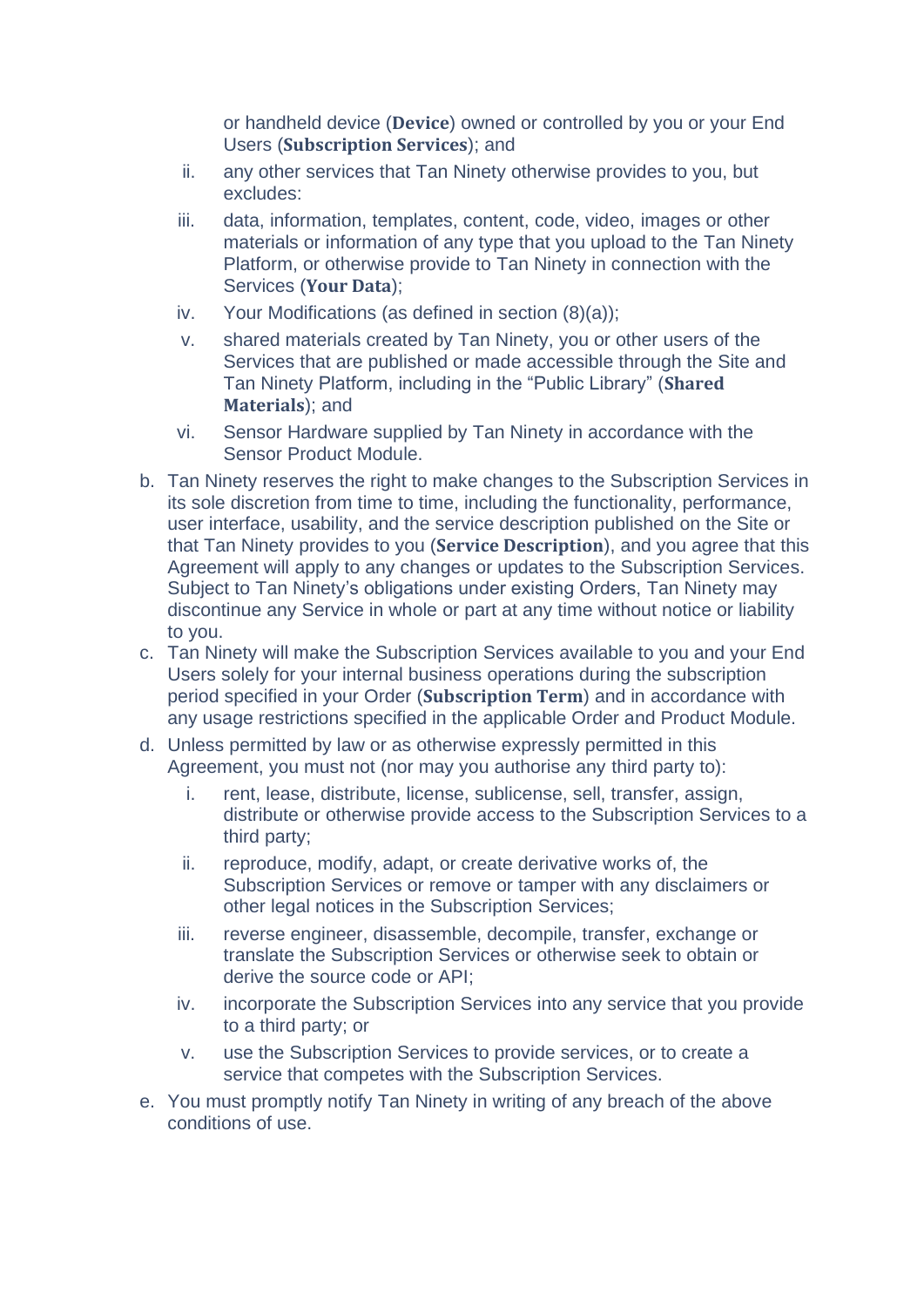f. You are solely responsible for ensuring that your Devices and systems are compatible with the Subscription Services and meet any minimum requirements specified in the applicable Service Description.

# **4. No-Charge Services**

Tan Ninety may offer certain Services to you at no charge, including free accounts, trial use, and access to pre-release and beta products (**No-Charge Services**). Your use of No-Charge Services is subject to any additional terms that Tan Ninety specifies and is only permitted for the period designated by Tan Ninety, or if no such period is designated, 30 days. Tan Ninety may terminate your right to use No-Charge Services at any time and for any reason in Tan Ninety's sole discretion, without liability to you.

# **5. Your Accounts**

- a. You must register an account in order to access or receive Services and to receive notices and information from Tan Ninety (**Customer Account**).
- b. All End Users must establish a named account on the Tan Ninety Platform (**End User Account**).
- c. You may specify one or more administrators who may elect to have password protected rights to access administrative account(s) (**Admin Account(s)**) to administer the Subscription Services and End User Accounts.
- d. You are responsible for your Customer Account and all End User Accounts and Admin Accounts under your Customer Account (together, **Your Accounts**). Your responsibilities include:
	- i. maintaining the confidentiality of the passwords associated with each of Your Accounts;
	- ii. ensuring that only those individuals authorised by you have access to Your Accounts; and
	- iii. ensuring that all activities that occur in connection with Your Accounts comply with this Agreement.

# **6. Intellectual Property Rights**

- a. Tan Ninety and its licensors have and retain all rights, title and interest, including all intellectual property rights, including copyright, trade or service marks, designs, patents, rights in circuit layouts, domain names and trade names anywhere in the world (**Intellectual Property Rights**) in and associated with the Services.
- b. You and your licensors retain ownership of all rights, including Intellectual Property Rights, in Your Data.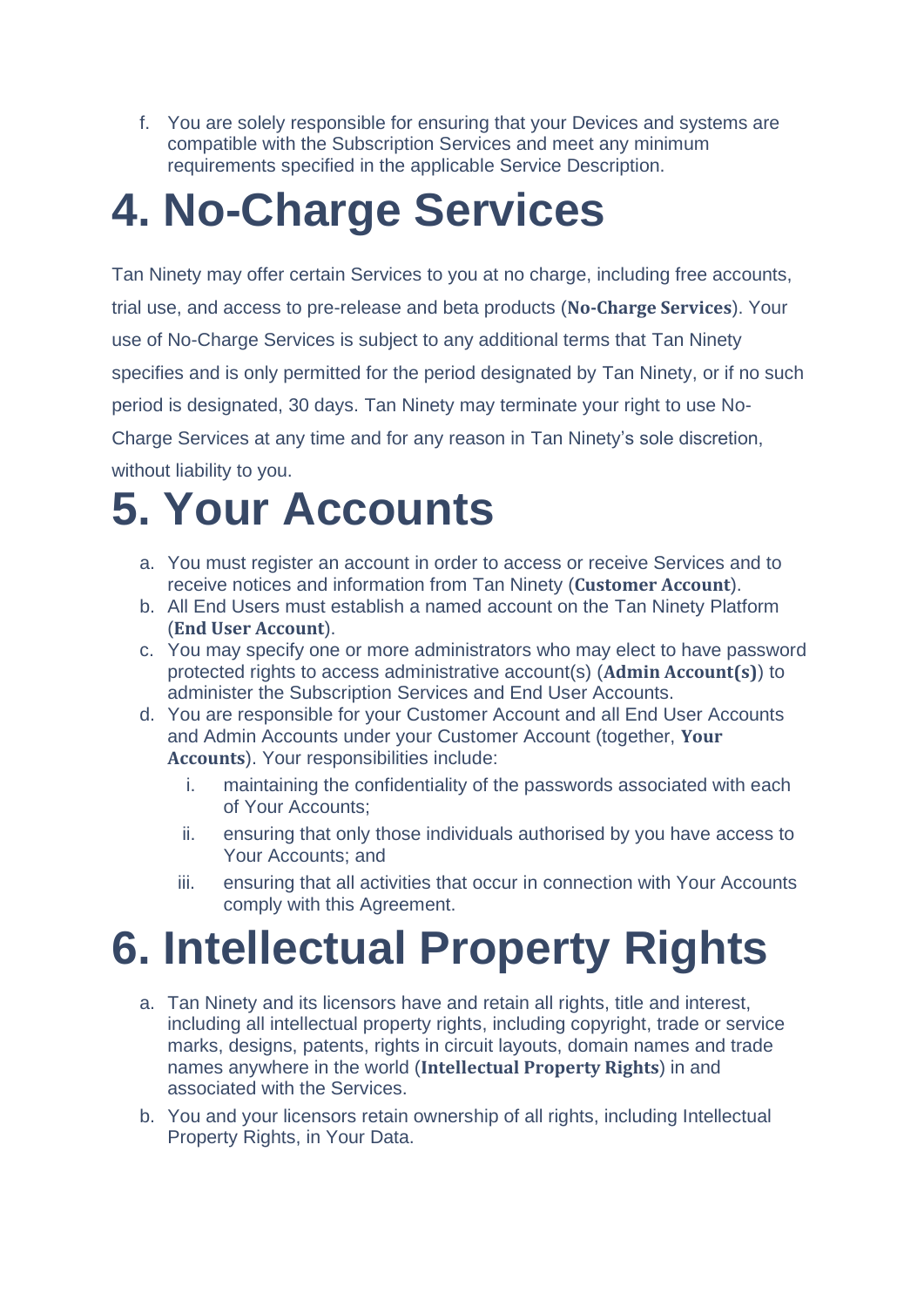- c. You grant to Tan Ninety, or must procure the grant to Tan Ninety of, a nonexclusive, worldwide, irrevocable, royalty-free licence (including the right to sublicense) to use and develop the Intellectual Property Rights in Your Data to the extent required to:
	- i. enable Tan Ninety to exercise its rights and discharge its obligations under this Agreement, including to provide or support the Services, and to offer to provide you with any other goods or services (including other products); and
	- ii. generate aggregated data sets, reports and analysis relating to technical data about customer use of the Subscription Services in a form that is anonymised and does not identify you or any individual (**Aggregated Data**). You acknowledge and agree that Tan Ninety will own all Intellectual Property Rights in Aggregated Data.
	- iii. Tan Ninety may use Aggregated Data to analyse, improve, support and operate the Services and for related internal business purposes.

### **7. Integration with Third Party Products**

You may choose, in your sole discretion, to integrate the Services with third party products or services (**Third Party Products**). If you choose to use any Third Party Products in connection with the Services, Tan Ninety may provide such third parties access or use of Your Data to the extent required for the interoperation of the Services with the Third Party Product. Your use of any Third Party Product will be subject to the applicable agreement between you and the relevant third party provider. Tan Ninety is not responsible for any access to or use of Your Data by such third party providers. TAN NINETY DISCLAIMS ALL LIABILITY FOR ANY THIRD PARTY PRODUCTS AND FOR THE ACTS OR OMISSIONS OF ANY THIRD PARTY PROVIDERS OF THIRD PARTY PRODUCTS.

## **9. Downloading Shared Materials**

If you download Shared Materials, to the extent permitted by law:

- a. your use of Shared Materials is at your own risk;
- b. Tan Ninety excludes all liability to you and any third party in respect of your use of Shared Materials; and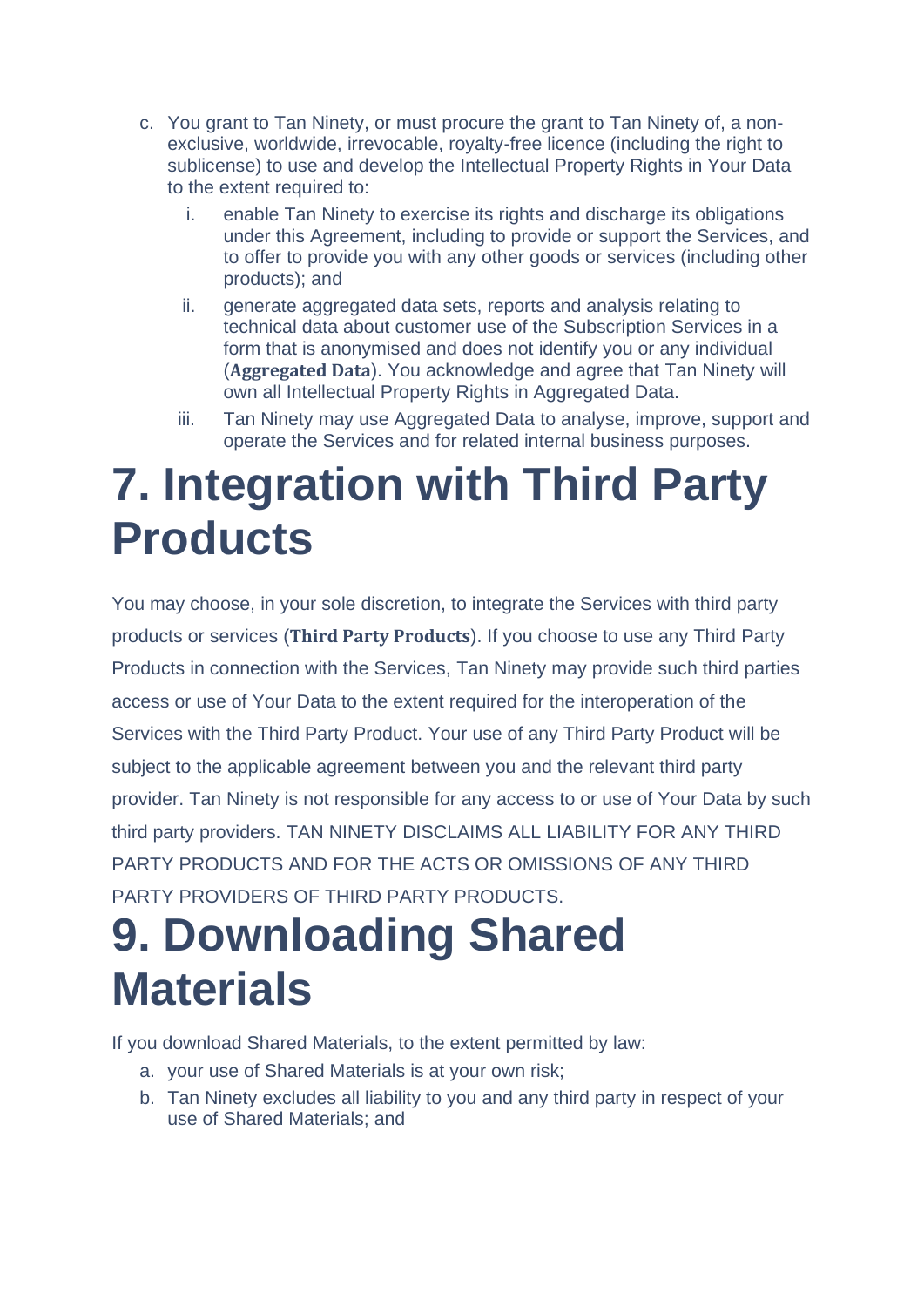c. it is your responsibility to assess (and if necessary, obtain professional advice on) the suitability of Shared Materials for your purposes and any modifications required to meet those purposes.

# **10. Confidentiality**

- a. In this Agreement, **Confidential Information** of a party means information of a confidential nature including information about its business, operations, strategy, administration, technology, affairs, clients, customers, employees, contractors or suppliers, but does not include any Shared Materials, or any other information which is in the public domain other than through a breach of confidence.
- b. Each party (**Recipient**) must keep confidential and not disclose to any third party Confidential Information of the other party, with the exception that a Recipient may disclose such Confidential Information:
	- i. to:
		- a. a third party with the prior written consent of the other party; and
		- b. the Recipient's, or affiliates or subsidiaries of the Recipient's, officers, agents, professional advisers, employees, contractors, subcontractors, auditors and insurers; and provided that such recipients are subject to confidentiality obligations no less stringent than under this Agreement in relation to that Confidential Information; and
	- ii. where the Recipient is legally compelled to do so by any government or any governmental, administrative, regulatory, fiscal or judicial body, department, commission, authority, tribunal, or agency, provided that it first uses commercially reasonable efforts to give the other party written notice prior to disclosure if permitted by law.
- c. Each party must only use Confidential Information of the other party for the purpose for which it was disclosed in connection with this Agreement.

## **11. Privacy**

- a. In this section, **Personal Information** has the meaning given under the *Privacy Act 1988 (Cth)*, or the meaning given to any similar term under other applicable privacy or data protection laws that is used to describe information relating to an individual.
	- i. *You shall refer to the Privacy Policy published on [https://www.tanninety.com.au](https://www.tanninety.com.au/)*

### **12. Orders**

To use the Services you must

i. execute a paper-based quote or order form (**Quote**/**Order Form**) provided by Tan Ninety which sets out the relevant information in section (12)(a).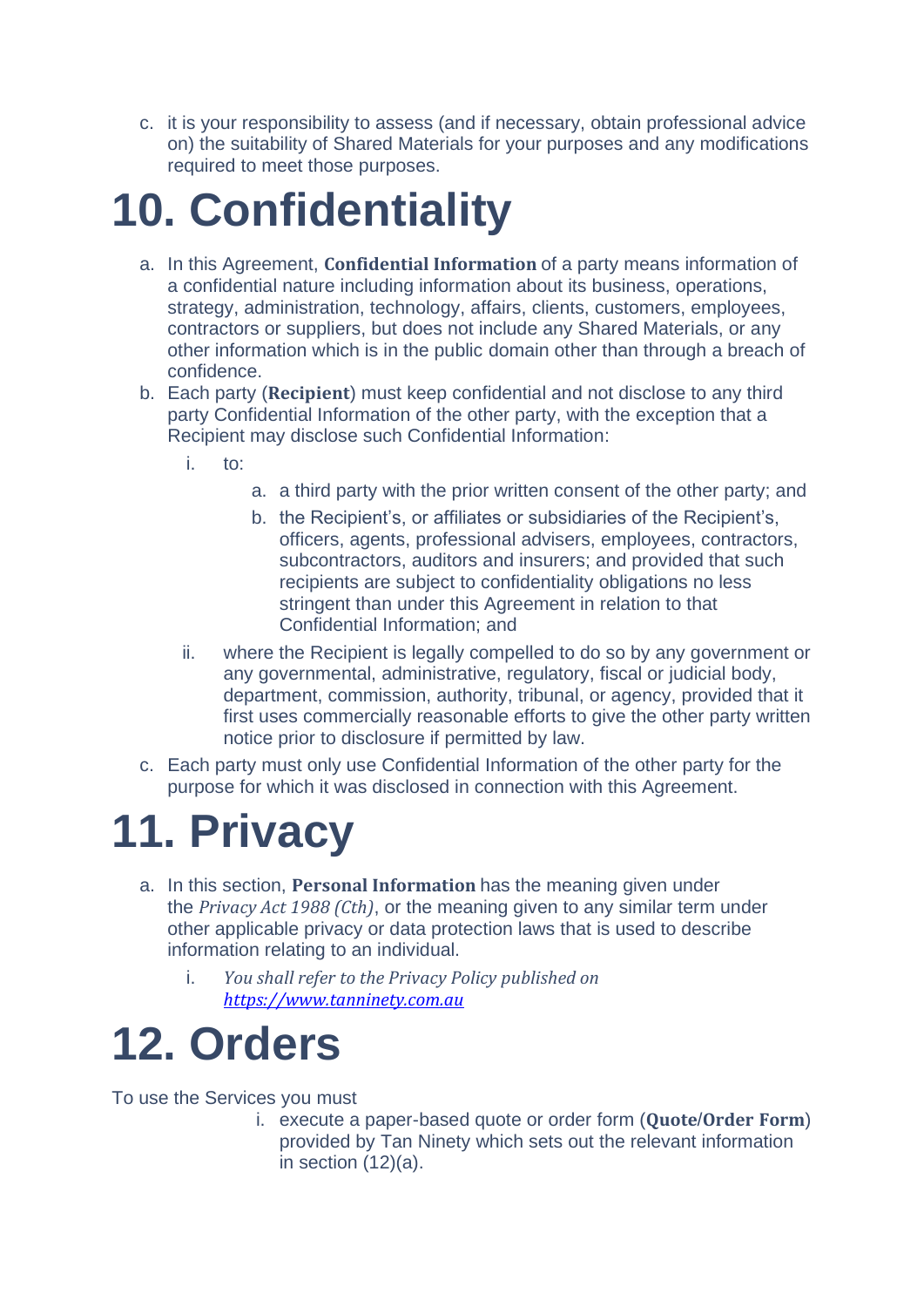# **14. Warranties and Limitation on Liability**

- a. Tan Ninety warrants that:
	- i. Subscription Services (other than No-Charge Services) will conform in all material respects with the applicable Service Description for the duration of the Subscription Term; and
	- ii. Tan Ninety will use commercially reasonable efforts to prevent introduction of viruses, Trojan horses or similar harmful materials (**Malicious Code**) into the Services. To avoid doubt, Tan Ninety is not responsible for any Malicious Code introduced by third parties, or by you or your End Users.

Provided that you notify Tan Ninety in writing of any non-compliance under this section (14)(a) promptly after becoming aware of such noncompliance, Tan Ninety will use commercially reasonable endeavours to correct the non-compliance within a reasonable period. If Tan Ninety has not remedied the non-compliance by the date that is forty-five (45) days after your written notice, either party may terminate the affected Services.

THIS SECTION (14)(a) CONSTITUTES YOUR EXCLUSIVE RIGHTS AND REMEDIES, AND TAN NINETY'S SOLE LIABILITY, IN CONNECTION WITH THE WARRANTIES IN THIS SECTION (15)(a). YOU MAY HAVE OTHER STATUTORY RIGHTS, BUT THE DURATION OF WARRANTIES REQUIRED BY STATUTE, IF ANY, WILL BE LIMITED TO THE SHORTEST PERIOD PERMITTED BY LAW.

- b. Except as expressly stated in this Agreement or required under any applicable law, the Services and any other goods or services provided by Tan Ninety to you are provided on an "as is" basis, and Tan Ninety does not make any representation or warranty (express or implied) in respect of the Services or any other goods or services provided by Tan Ninety to you, including, without limitation, any implied warranty of merchantability, of fitness for a particular purpose, that operation of the Services will be uninterrupted or error free, that all defects will be corrected, or that Tan Ninety will maintain Your Data without loss or corruption.
- c. If you reside in Australia and are a "consumer" for the purposes of the Australian Consumer Law, then the provisions in section (2) of Appendix 3 will apply.
- d. To the maximum extent permitted by law, in no event will Tan Ninety be liable to you or any third party in connection with this Agreement, whether in contract, tort, equity, statute or otherwise for:
	- i. your misuse of the Services, acts or omissions of your personnel;
	- ii. Service outage or interruption, or any damage or losses, arising from networks or websites outside of Tan Ninety's control;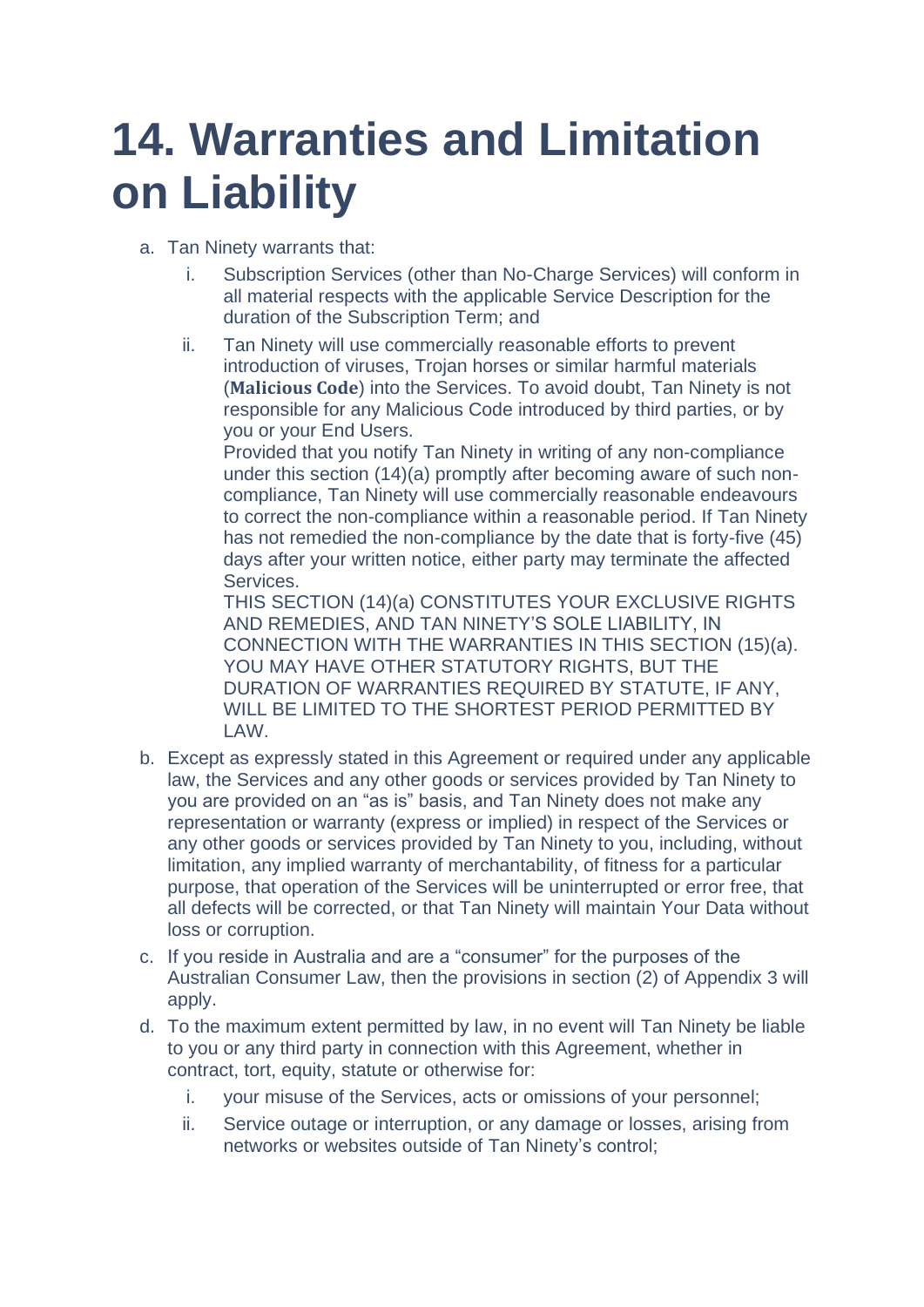- iii. any injury, damage to property, or loss to any person in relation to your use of the Services;
- iv. subject to section (11), breach of any law applicable to your business activities, including but not limited to any work health and safety or food safety law, in connection with your use of the Services; or
- v. loss of profits, loss of revenue, loss of anticipated savings, loss of use, loss or corruption of data, costs of delay or procurement of substitute or replacement goods and services, business interruption, failure of security mechanisms, loss of goodwill, and any other form of indirect, incidental, special or consequential or punitive damages.
- e. To the maximum extent permitted by law, in no event will either party's aggregate liability for any claims in connection with this Agreement exceed the total Fees actually paid by you under this Agreement during the twelve month period immediately prior to the event giving rise to the liability.

# **15. IP Indemnity**

- a. Subject to section (15)(c), Tan Ninety will defend you against any third party claim alleging that the Subscription Services infringes any copyright or any patent (a **"Claim"**), and will indemnify you against any damages and costs finally awarded by a court of competent jurisdiction or any settlement amounts agreed in writing by Tan Ninety, provided that you provide Tan Ninety:
	- i. prompt written notice of any such claim;
	- ii. the exclusive right to control and direct the investigation, defence, or settlement of such claim; and
	- iii. all reasonably necessary cooperation and assistance in the defence and investigation of the Claim at Tan Ninety's expense.
- b. In the event of a Claim, Tan Ninety may, in its sole discretion:
	- i. procure the right for your continued use of the Subscription Services in accordance with this Agreement;
	- ii. replace the Subscription Services with a similar service with materially equivalent functionality; or
	- iii. terminate your Order in respect of the Subscription Services affected by the Claim and refund any prepaid, unused Fees in respect of the terminated Subscription Services.
- c. The indemnity obligation in this section (15) will not apply to the extent that any Claim arises:
	- i. in connection with your use of No-Charge Services;
	- ii. as a result of misuse of the Subscription Service or use of the Subscription Service with any third party data (including any Shared Materials), or in combination with any Third Party Products other than that for which the Subscription Services were designed or provided;
	- iii. as a result of modification to the Service made by any party other than Tan Ninety or its subcontractors; or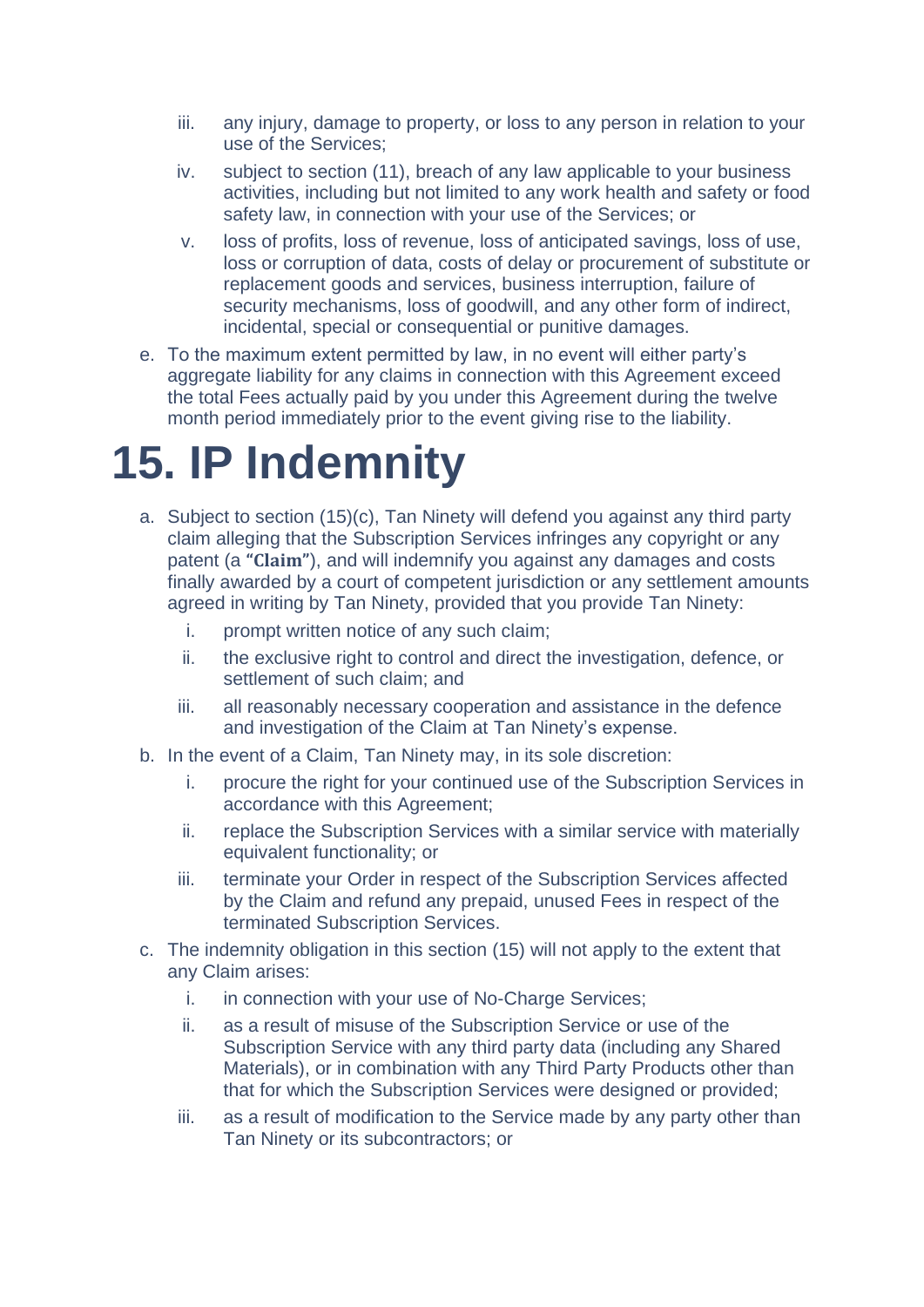- iv. in connection with circumstances covered by your indemnification obligations under section (8)(d).
- d. THIS SECTION (15) CONSTITUTES YOUR EXCLUSIVE RIGHTS AND REMEDIES, AND TAN NINETY'S SOLE LIABILITY, FOR ANY INFRINGEMENT OF INTELLECTUAL PROPERTY RIGHTS IN CONNECTION WITH ANY SUBSCRIPTION SERVICES.

#### **16. Term and Renewal**

- a. This Agreement commences on the Commencement Date and expires when all Subscription Terms have expired, and all other Orders have been completed, unless otherwise terminated in accordance with this Agreement (**Term**).
- b. Unless otherwise set out in the relevant Order, each Subscription Term will automatically renew for periods equal to the initial Subscription Term at the then-current rates unless:
	- i. you elect not to renew your Subscription Term by providing written notice to Tan Ninety at least 30 days prior to the expiry of the thencurrent Subscription Term, in which case your subscription will expire at the end of the then-current Subscription Term; or
	- ii. Tan Ninety provides you notice that the Subscription Term will not renew at any time prior to the expiry of the then-current Subscription Term, in which case your subscription will expire at the end of the thencurrent Subscription Term.

# **17. Termination and Suspension**

- a. You may terminate Subscription Services at any time by following the online process specified on the Site for cancelling your Subscription Term. If you choose to terminate this Agreement in accordance with this clause, you will not be entitled to any credits or refunds as a result of such termination.
- b. Either party may terminate this Agreement in whole or part, including any particular Order(s), immediately upon providing notice to the other party if:
	- i. the other party is in material breach of this Agreement and does not cure the breach within thirty (30) days after written notice of the breach; or
	- ii. if the other party ceases to operate, has an administrator appointed, enters a deed of company arrangement or other form of administration involving one or more of its creditors, is subject to an order that it be wound up, declared bankrupt, or that a liquidator or receiver be appointed, or otherwise becomes insolvent or is unable to meet its financial obligations.
- c. Tan Ninety may suspend the Services (including any of Your Accounts) immediately without providing you notice, or terminate this Agreement in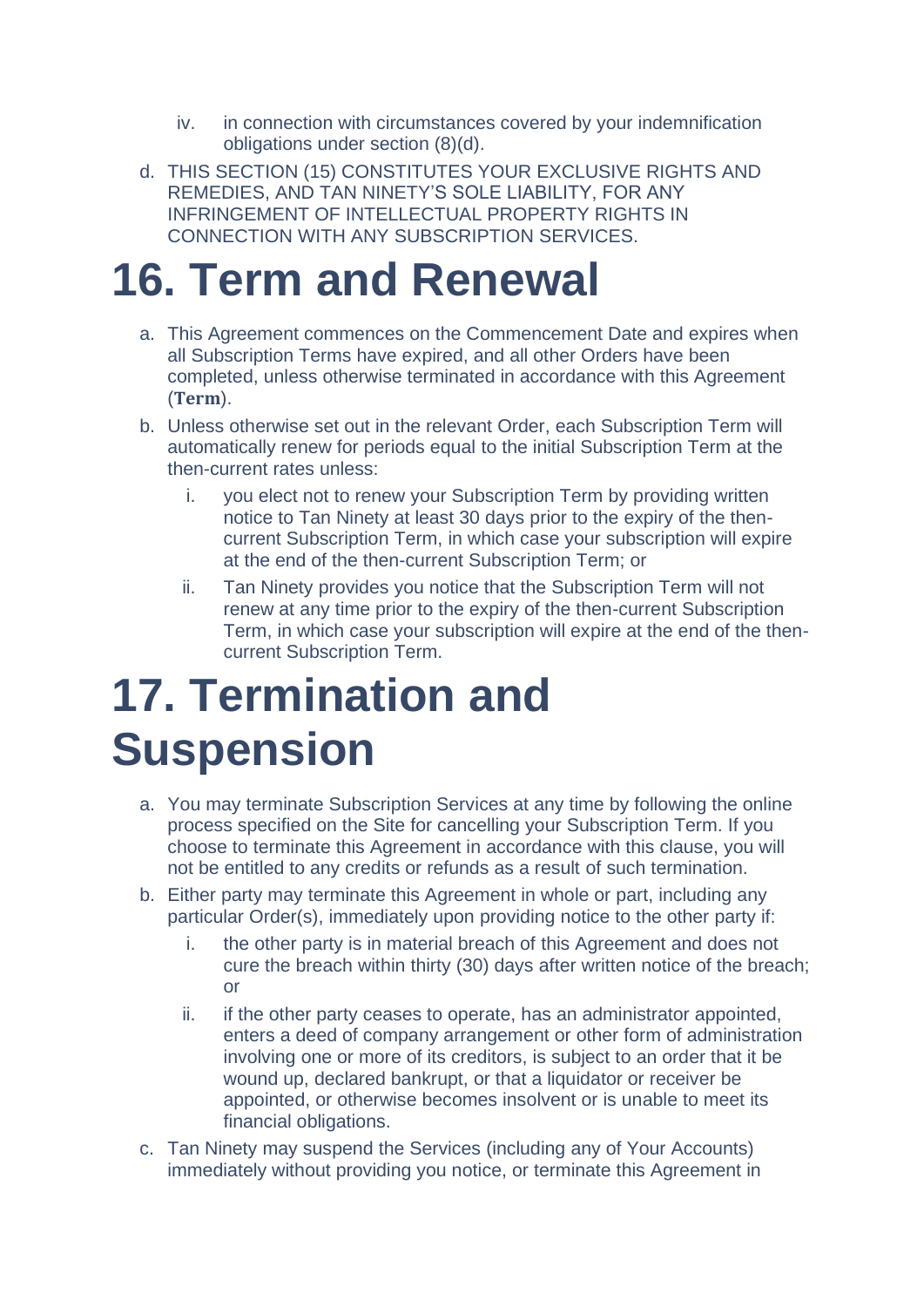whole or part, including any particular Order(s), immediately upon notice to you, if:

- i. you are in material breach of this Agreement more than two times during the Term notwithstanding any cure of such breaches;
- ii. you have failed to pay any Fees within sixty (60) days after the relevant due date;
- iii. you infringe Tan Ninety's Intellectual Property Rights; or
- iv. your use of the Services breaches any applicable law or any of the Tan Ninety Policies.
- d. If Tan Ninety suspends your use of the Services pursuant to its rights under this Agreement:
	- i. Tan Ninety will continue to charge you Fees during the suspension period and you must pay any outstanding Fees prior to Tan Ninety resuming the provision of the Services; and
	- ii. Tan Ninety may, in its sole discretion, refuse to resume the provision of the Services until it is satisfied that you have cured the breach which caused the suspension to Tan Ninety's reasonable satisfaction.

### **18. Consequences of Termination**

- a. Upon the date that this Agreement or any Order expires or is terminated, then:
	- i. subject to any further access to the Subscription Services granted by Tan Ninety under section (18)(b)(ii), you and your End Users must cease all access and use of the relevant Subscription Services, Your Modifications and any Shared Materials;
	- ii. if the Agreement or any Order is terminated:
		- 1. by you for Tan Ninety's breach, then Tan Ninety will refund any prepaid, unused Fees that relate to the terminated Subscription Services; or
		- 2. by Tan Ninety for your breach, then you must pay to Tan Ninety any and all outstanding Fees due for the remaining duration of any Subscription Term, which will become immediately due and payable upon termination;
	- iii. you must delete any software or other materials that Tan Ninety has provided to you, or made accessible for download by you, for use in connection with the Services (including any Shared Materials) from any Devices; and
	- iv. you must return, or if requested by Tan Ninety, destroy all of Tan Ninety's Confidential Information in your possession or control and provide written certification to Tan Ninety that you have done so.
- b. Within thirty (30) days after the effective date of expiry or termination of this Agreement, you must notify Tan Ninety if you would like Your Data returned to you or deleted. If you notify Tan Ninety that you elect to have Your Data: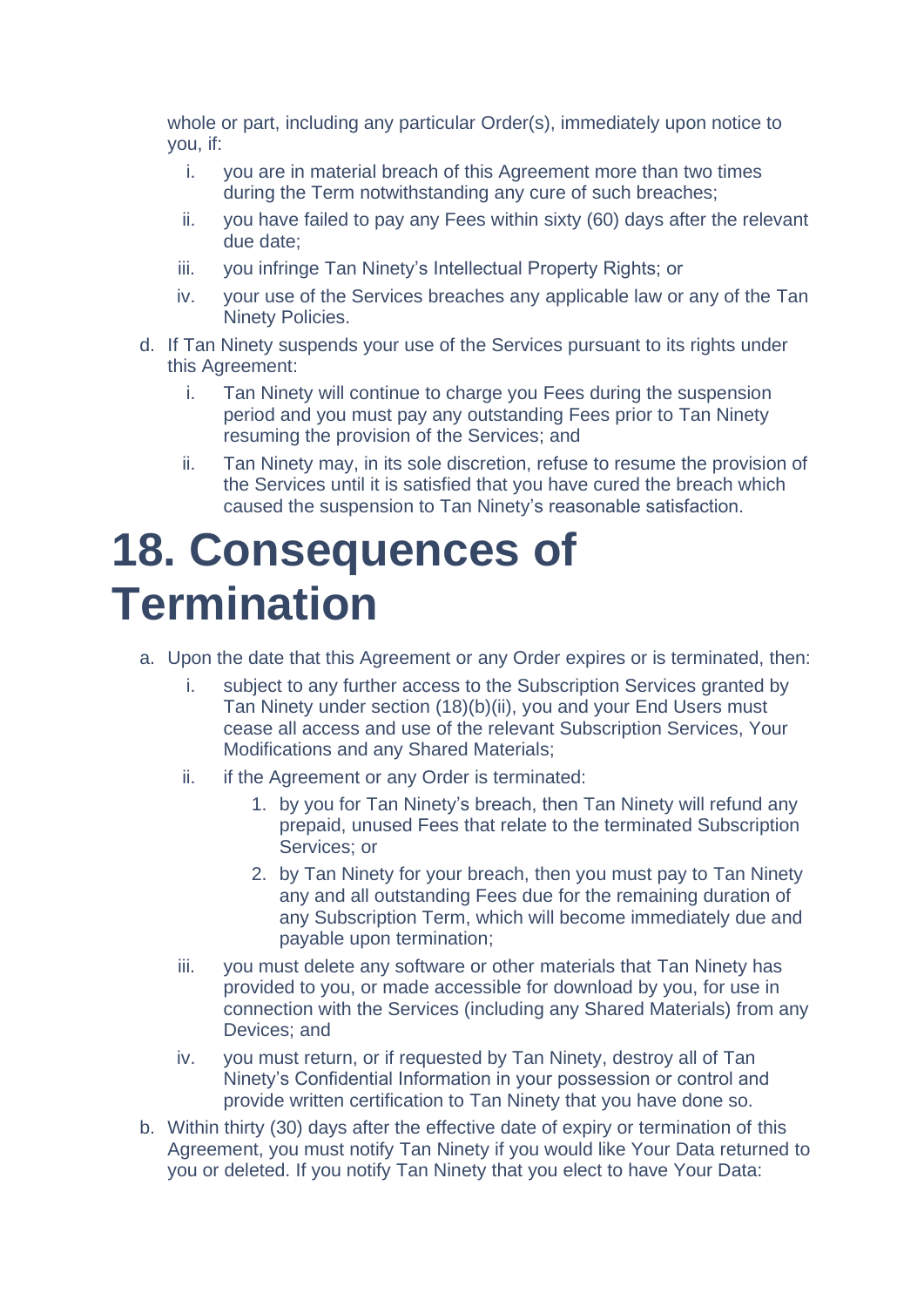- i. deleted (or fail to provide Tan Ninety notice of your election), then Tan Ninety will delete Your Data by removing pointers to it on Tan Ninety's active and replication servers and overwriting it over time; or
- ii. returned, Tan Ninety will, at your election, use commercially reasonable endeavours to deliver Your Data to you, or provide you access to the relevant Subscription Service (other than a No-Charge Service) to access Your Data for a period of up to 30 days following the date of termination or expiry provided that you continue to pay Tan Ninety the then-current rates for the applicable Subscription Services in respect of that period.
- c. The following provisions will survive any termination or expiration of this Agreement: sections (8)(c), (8)(d), (9), (10), (13), (14), (15), (18), (20) and any other sections which by intent or meaning have validity beyond termination or expiration of this Agreement.

# **19. Amendments**

Tan Ninety may update or modify the terms of this Agreement from time to time, including the Tan Ninety Policies and any other referenced documents (including the Service Descriptions) to respond to changes in Tan Ninety's products, services, business or as required by law, by giving notice to you. If an update or modification to the terms of this Agreement materially reduces your rights, you may terminate this Agreement upon providing notice to Tan Ninety within 30 days after the date of Tan Ninety's notice to you under this section, with such termination to be effective on the date of your notice or the effective date of the update or modification, whichever is later.

### **20. General**

- a. Unless otherwise agreed in your Order, this Agreement is governed by the laws of Western Australia and the parties agree to submit to the exclusive jurisdiction of the courts in Western Australia.
- b. If any provision of this Agreement is held to be invalid, illegal, or unenforceable that provision shall be deemed omitted to the extent that it is invalid, illegal, or unenforceable and the remainder of this Agreement will be construed in a manner as to give greatest effect to the original intention of this Agreement.
- c. The failure of either party to exercise any right provided in this Agreement in any instance will not be deemed to be a waiver of such right.
- d. Except where an exclusive remedy is specified in this Agreement, the exercise by either party of any remedy, including termination, will be without